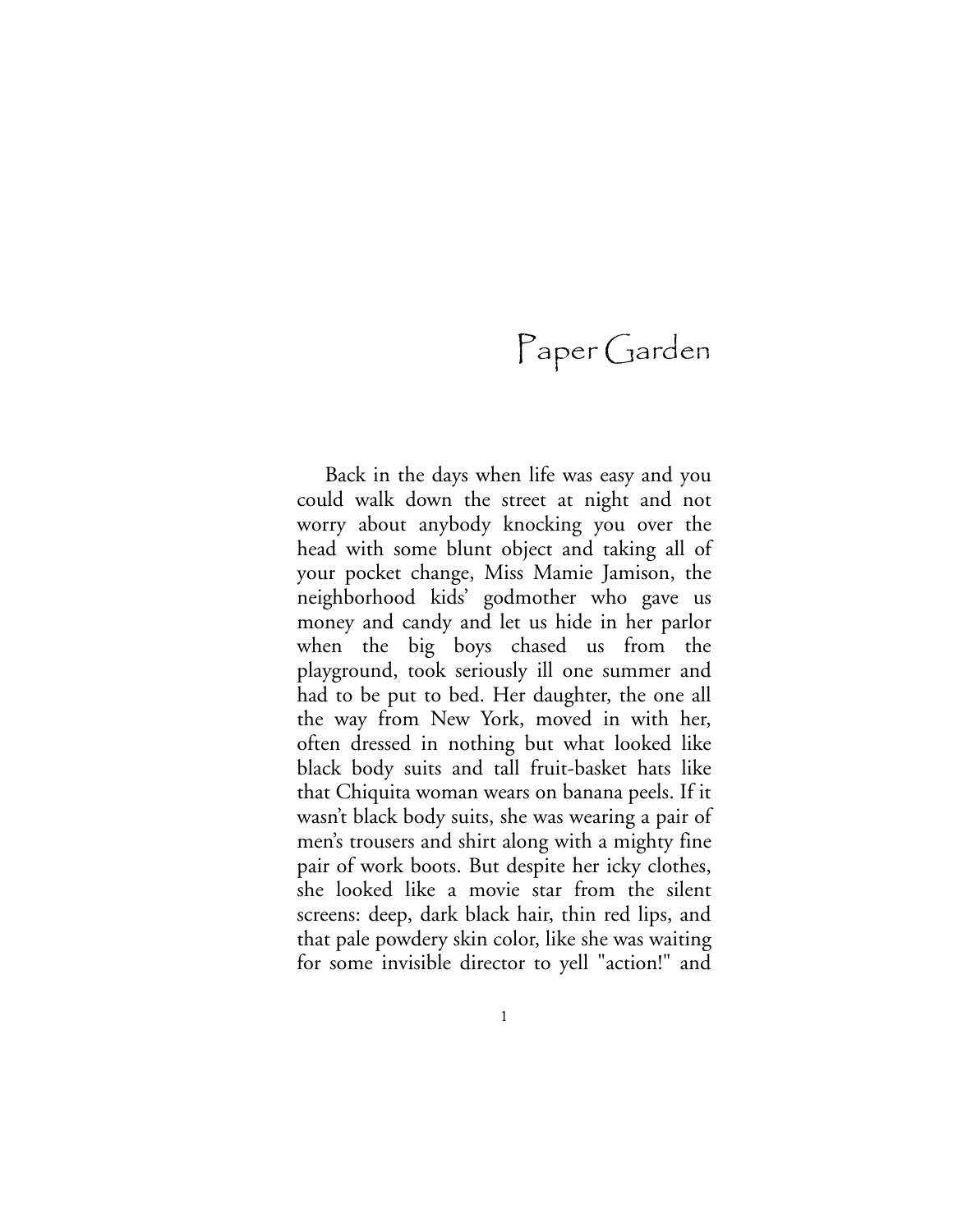give her the go-ahead to say her lines like that was the only thing God created her for.

Of course, the only reason the Chiquita woman, Miss Marion, wasn't talked about like a dog too much by the other ladies in the neighborhood was because she was from New York. Meaning Miss Marion obviously knew what the latest fashions were and knew much more about fads and styles than these country women, including my own mama, would ever know in their whole life-time. This was also why she was called "Miss" Marion even by the old folks—the way she spoke, calling everybody darling and sweetie and always saying how much she loves somebody, even complete strangers she met walking down the street. You would have thought they were blood relatives.

My mama was the main gofer over Miss Marion and would come home just about every other day with some catchy word or phrase that she had heard Miss Marion say, or what someone else had heard her say. Once, while leaving out the door to go to a Daughters of the Confederate Army meeting, Mama said to Papa and me, "I'll be back in about an hour. Chow." When she closed the door, Papa, with a puzzled look on his face, looked up from his evening paper and asked me, "What dog?"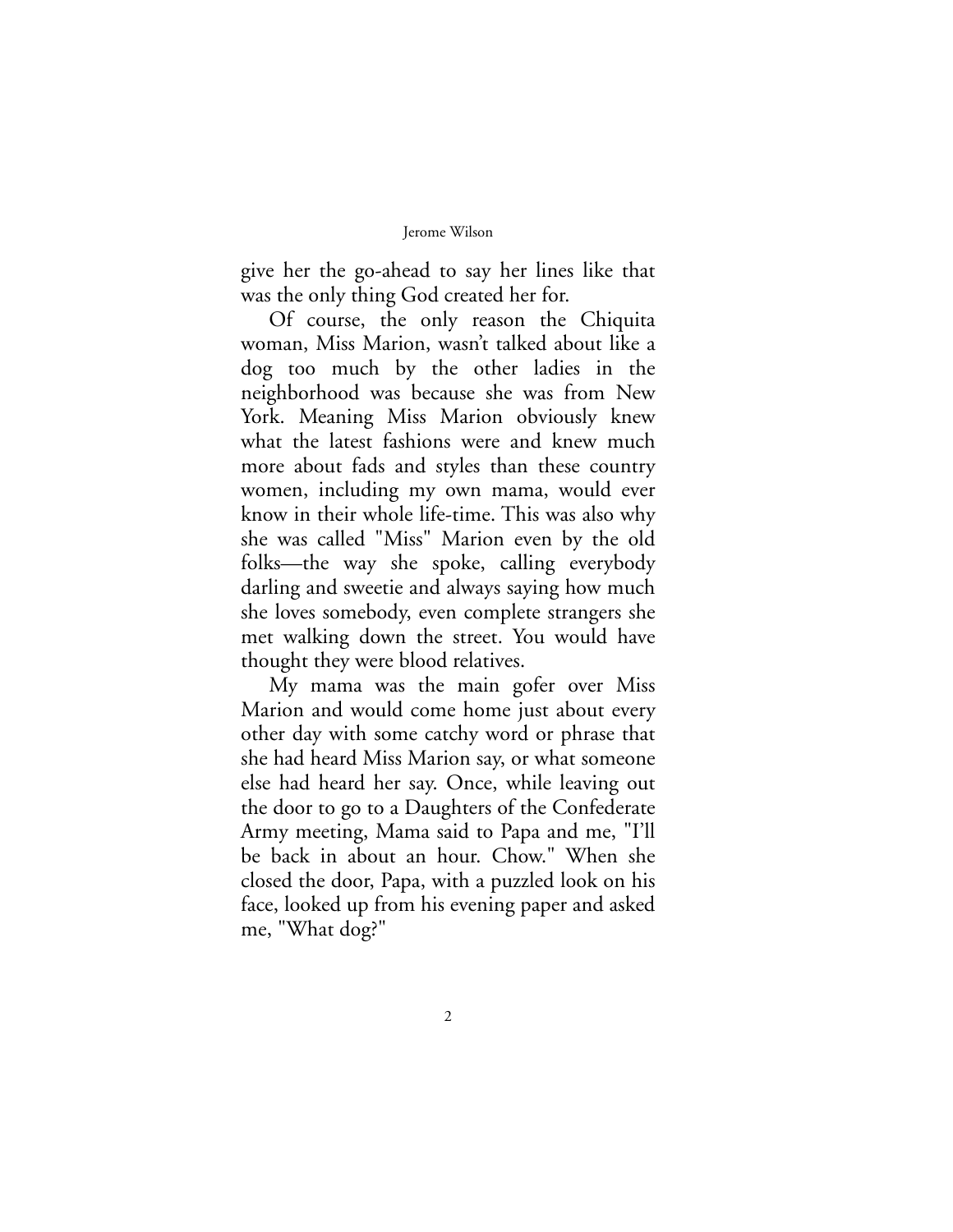Something was happening to the town of Harper. All the women wanted to be Miss Marion, ordering just about every dress and hat and scarf and shoe that the Sears and Roebuck catalog had to offer. Even the men, down to the youngest and up to the oldest, watched Miss Marion out of the corner of their eyes. We watched how she switched her way through town knowing full well everybody was looking at her in a skirt that was at least ten inches too short and ten years ahead of Harper's time. Eddie T. sat on that old tree stump at the end of the main street playing his harmonica. Though he claimed that he was blind, he wrote and sang a song about her that teetered on the edge of vulgarity, sometimes drawing a good crowd and a nice pile of spending money in his ragged hat that he kept between his feet, if it was a Saturday.

Even Papa, whenever he saw Miss Marion coming up on our side of the sidewalk, all of a sudden had to go check the oil in the car, or he had to go clip the hedges, or the grass was too tall and he had to go cut it. I think Mama knew what Papa was up to, but it was a summer and it was hot and the price of ground beef had dropped and life was just too wonderful so Mama didn't say anything. "At least he's away from that paper," she said. It was true: Papa had about three weeks worth of Harper's Sentinel's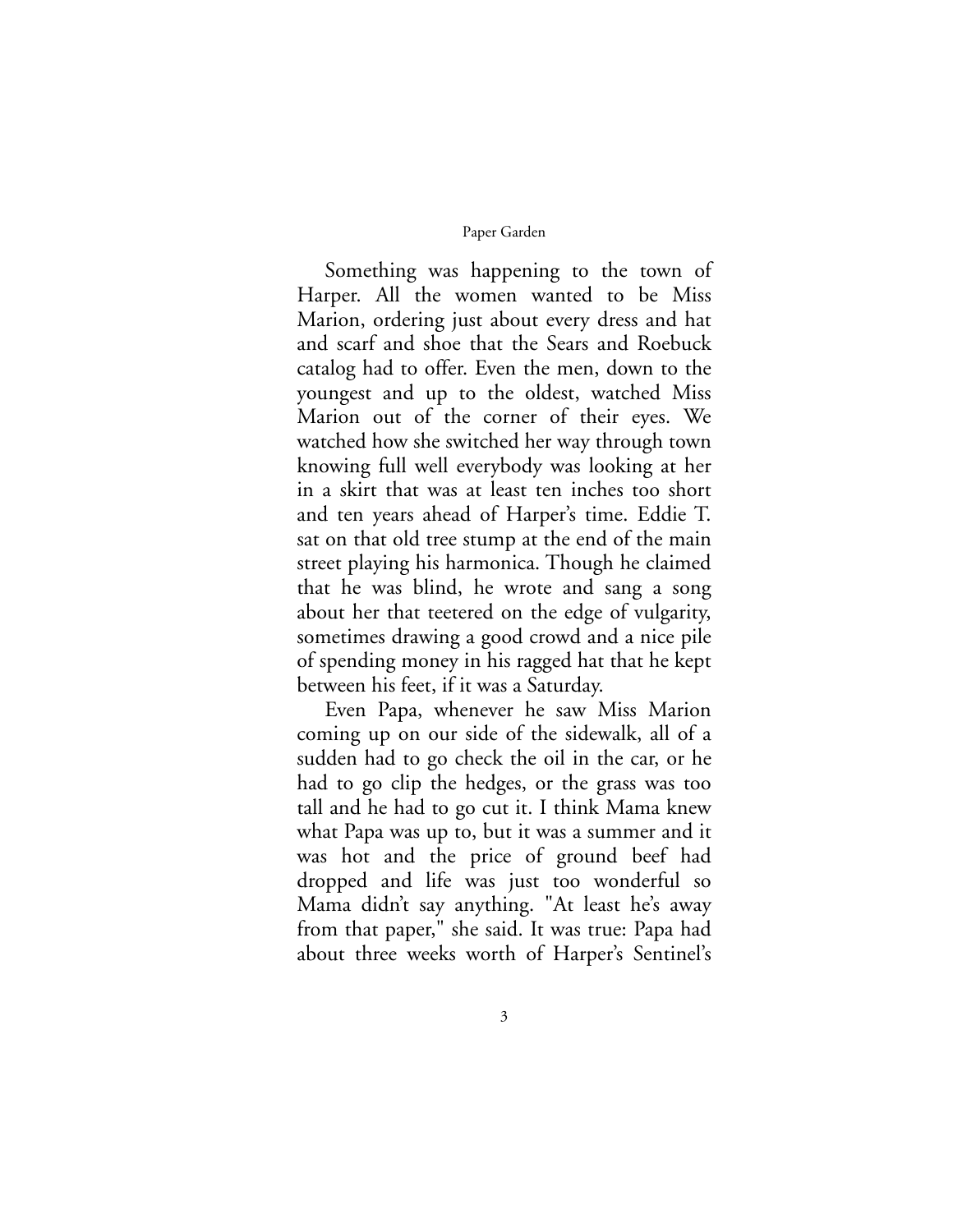piled up on the coffee table. Most times now, he spent looking out the big picture window.

It wasn't long before Miss Marion had announced that she would start giving acting lessons down at the community center, since she had some acting degree from NYU and saw that it was not only a good deed but "an absolute duty"—another one of her catchy phrases that she almost wore out—that she bring some of her "expertise" back home to those who weren't as fortunate as herself.

So, to be honest, I wasn't the least bit surprised when I came home from playing kickball with Terry and Kicky when Mama asked me if I were planning to take any acting lessons from Miss Marion—as if we had already discussed it before.

"I thought you were going to play football this summer, Sonny Buck?" Papa asked me, not even giving my head the chance to let the first question sink in good.

"And what's wrong with acting lessons?" Mama asked Papa in that tone of voice that said you best watch what you say.

Papa caught the hint, so he shuffled around in his favorite chair, the one that sits in front of the television set, then he lowered his newspaper just enough so we could see his eyes. "There's nothing wrong with taking acting lessons if that's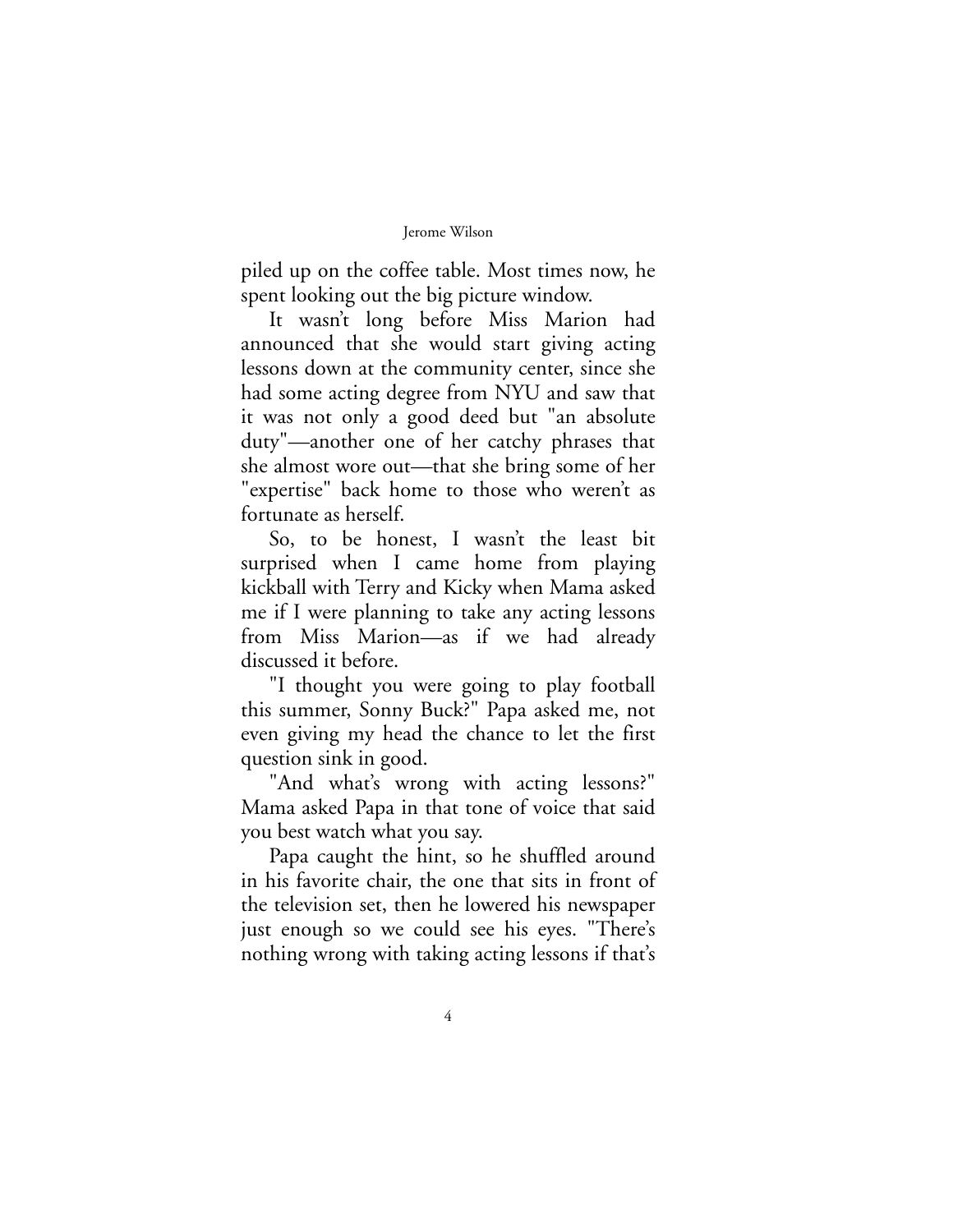what Sonny Buck wants to do. I just thought maybe he wanted to play football since he's been playing for the last three summers."

"Well, missing football this year is not going to kill him none. I think it will do you some good to expand your culture, Sonny Buck. I'll give you ten dollars." Then she gave Papa that look that told him that he had better not bid against her. And when he didn't, she said, "Good. Now that's settled. The class starts Monday."

I looked over at Papa, but he was already behind his paper again. So there I was.

But it wasn't bad. Come to find out, all the mothers in the neighborhood—except for Kicky's mama—made their kids go see Miss Marion for acting lessons, which consisted mainly of remembering some line from a Shakespeare play and reciting it while she shouted how you should be standing, or lecturing you on the proper facial expression, or having fits on when you should be breathing. And if you weren't doing it just right, she would just get all undone: flapping her arms, twisting her face, then sometimes dropping to her knees and saying, "Lord, please help me educate these ignorant people." That ignorant part was something we didn't feature too well and Debra Ann told her so, being since Debra Ann was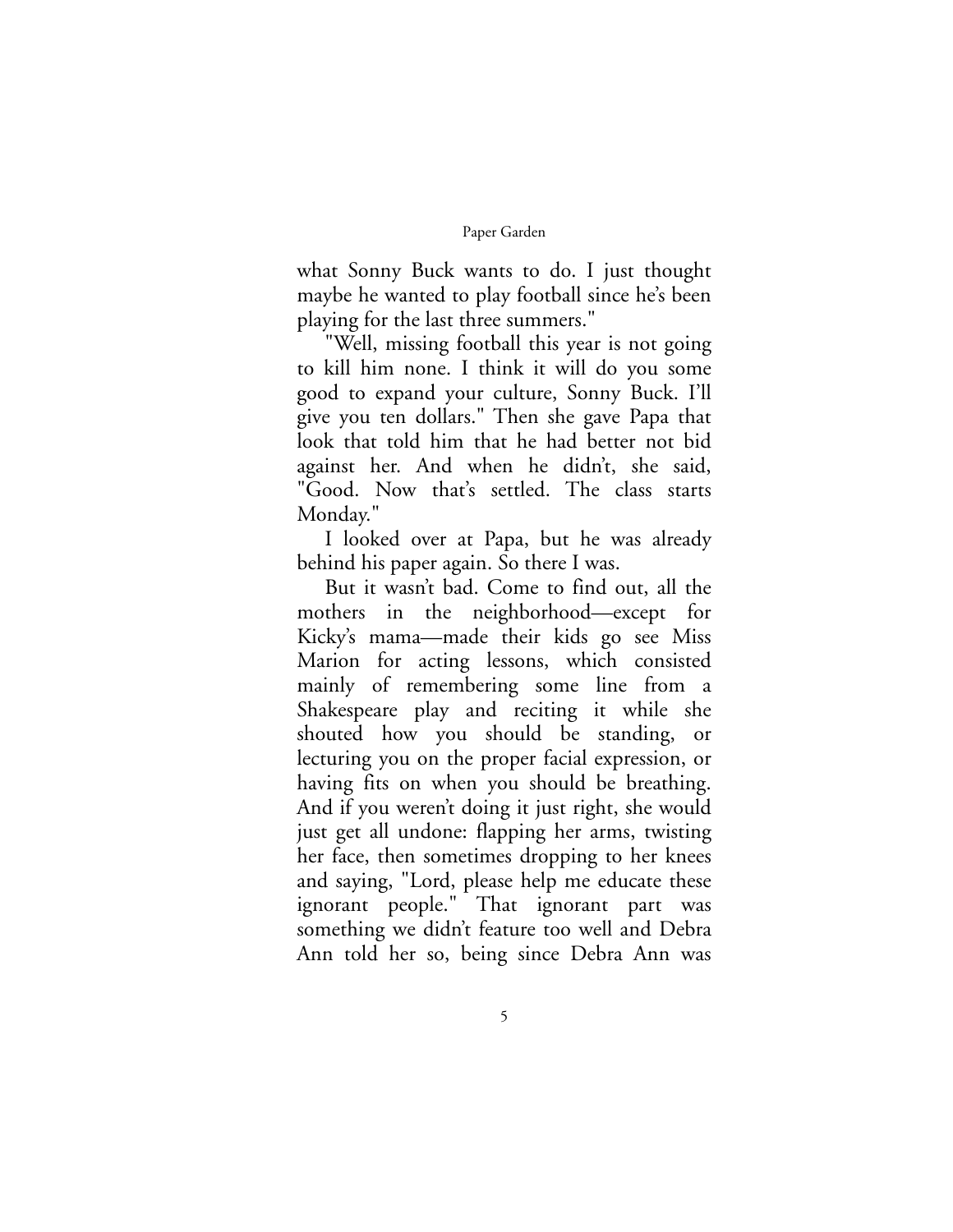brought up that way; that is, brought up to cuss grown folks out and not think twice about it.

But Miss Marion took an interest in me. She didn't yell when I read, but watched me with her mouth hanging open, telling everybody to knock off the noise back there—mainly Kicky and Terry and another boy we called Scootie, who could make funny noises with his armpits. Miss Marion said that I was talented.

What'd she say that for? I recited Shakespeare for Mama and Papa almost every evening before, during and after dinner. Papa said that I was real good. Mama said I was a born actor. A genius was the word Miss Robbins—the school's English teacher who doubled as the drama coach in the springtime—used one night when she came over just to hear me read a few lines from A Midnight Summer's Dream. I was good. No lie. I imagined myself going to Hollywood, or to New York like Miss Marion, and becoming a real actor like James Cagney or Humphrey Bogart and star in films where I get to shoot the bad guy and run off with his dame because he's nothing but a big gorilla and she had been giving me the eye all along at the bar between sippings of tequilas and straight shots of brandy. I was Othello hanging upside down from the big tree in our front yard; I was Romeo on the football field. At the groceries: Puck. At the gas station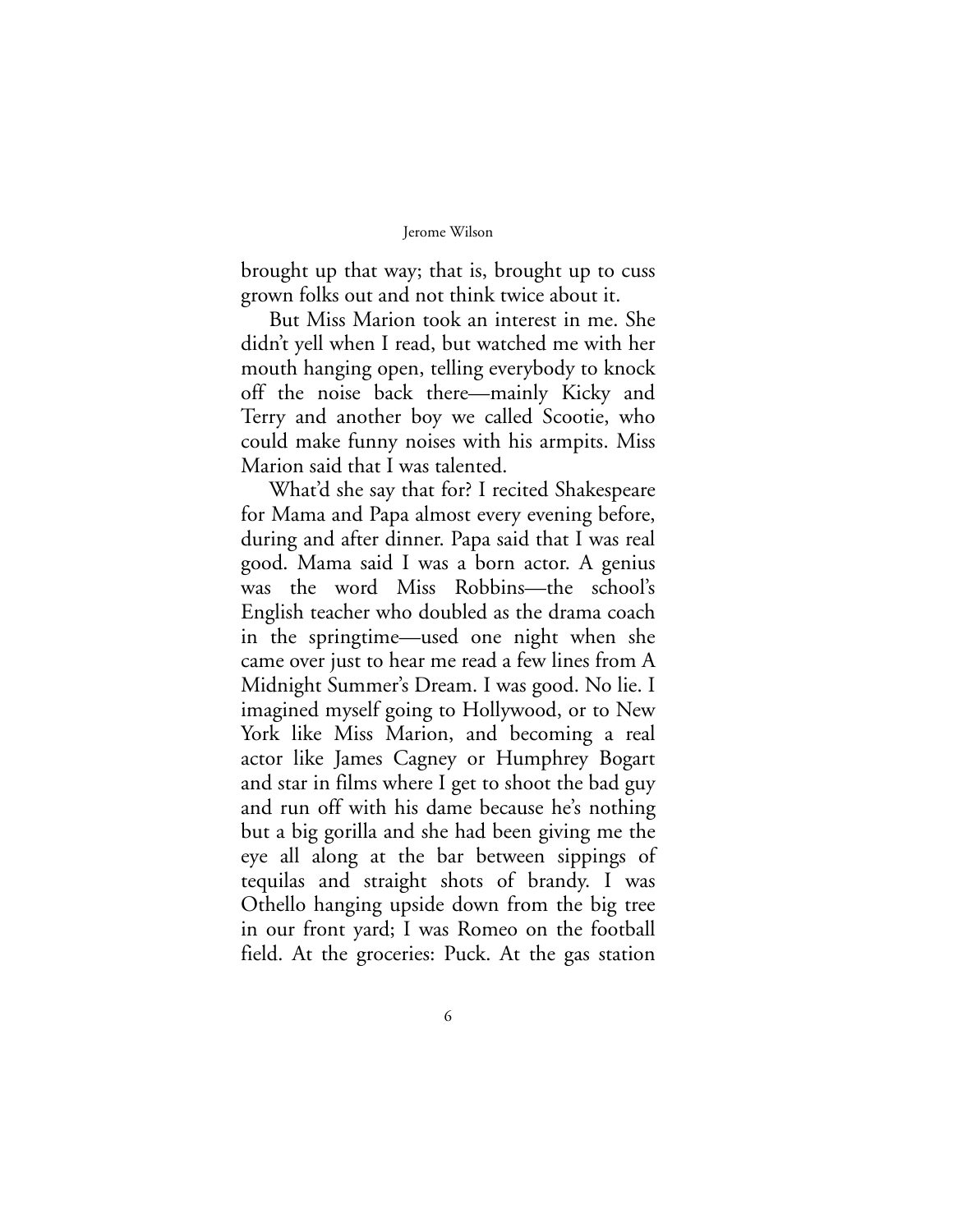with Papa: Macbeth. Then Henry VIII, then Hamlet, then King Lear and I couldn't stop. Terry and Kicky couldn't keep up and came close to hating me, something I couldn't blame them for. For I was crazy. I figured if I didn't make it in pro football, at least I had my acting talents to fall back on.

But the jist of this story really didn't kick in until about a month later, a July evening; Terry and Kicky were over my house for dinner: Terry was fat and would eat anything that couldn't get up and run, but Mama always invited Kicky over because she said Kicky was from a dysfunctioning family on account of his daddy been to jail about ten times and his mama was always hooking up with somebody who was going to Memphis for a couple of days. So, sometimes, if Kicky didn't eat with us, he didn't eat.

"So, how's the acting coming along?" Papa asked Terry and me.

Terry, between mouthfuls of some hot meatball dish—a recipe Mama got from Miss Marion – said, "It's okay. We studying Romeo and Juliet. Can I have some water?"

"Oh, that's nice," Mama said. "I remember in the springtime the senior class would always put on Romeo and Juliet out on the front lawn of the school. That's how we paid for the prom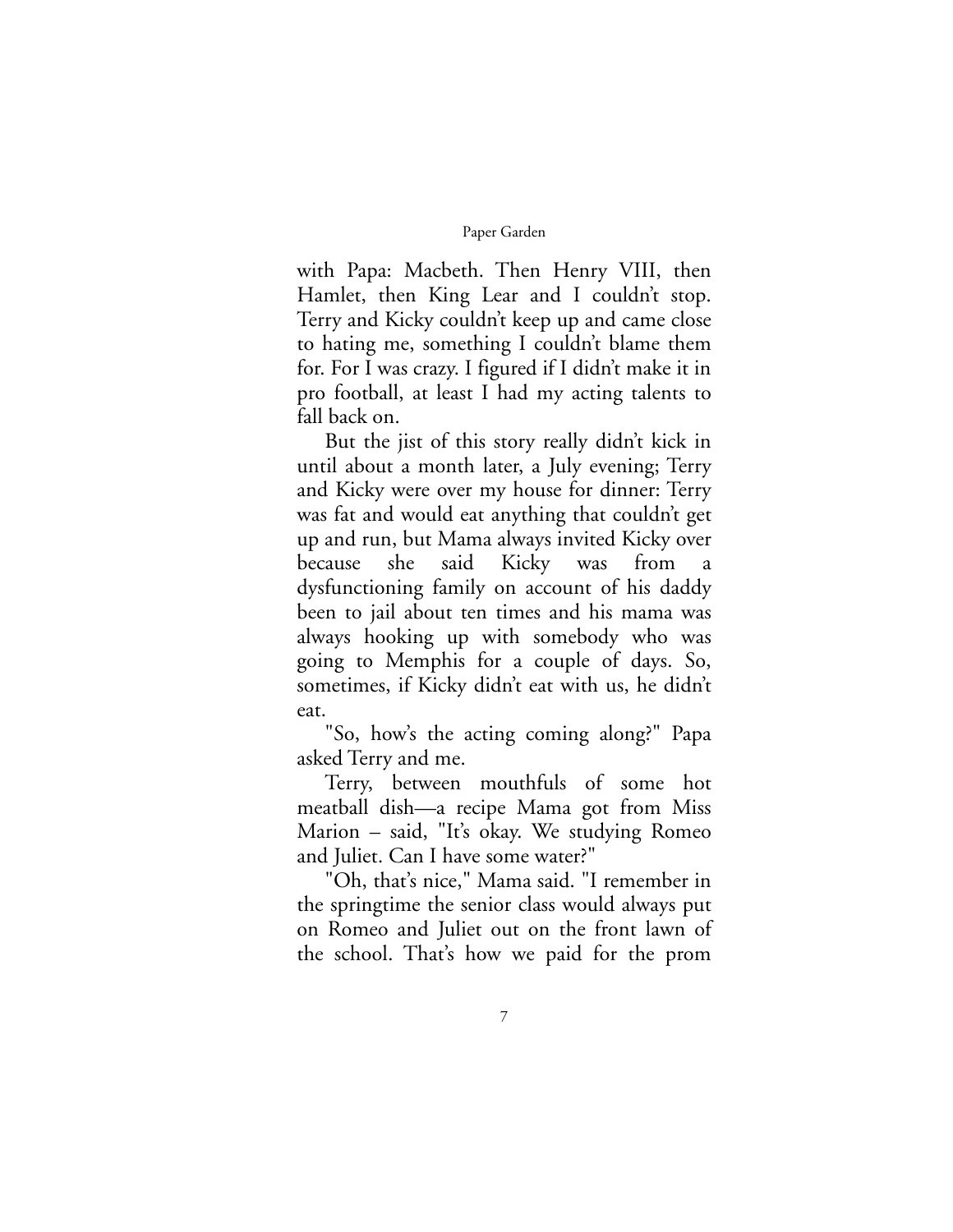every year. I was Juliet. We decorated the whole stage with honeysuckles and white clovers and I wore a crown of white roses." Mama smiled. "I was beautiful then."

Papa said, "What do you mean? You're still beautiful."

Mama looked up at Papa, just like everybody else at the table did. I remember one time he was telling everybody down at the lodge how his boy was going to make the football team and go on to play for some Ivy League school. But I remember getting cut the first week of tryouts, so I hid out over Kicky's house all day long. It didn't do any good; Papa knew exactly where I was because Debra Ann told him out of spite on account of me not wanting to carry her books after school. When he found me, he said, "Let's go home, Sonny Buck," and the way he said it I knew I had let him down. At home Papa got on the phone and called an emergency meeting being since he was sort of like the vice-president of the lodge. He told me to come with him. When we got there all the men were fussing and wondering what was so important. Then Papa said, "This is my son, William 'Sonny Buck' Jackson and he didn't make the little league football team. If he never makes any other team in his life, he's still my boy and I love him. And if any of you say anything out of pocket, I'll bust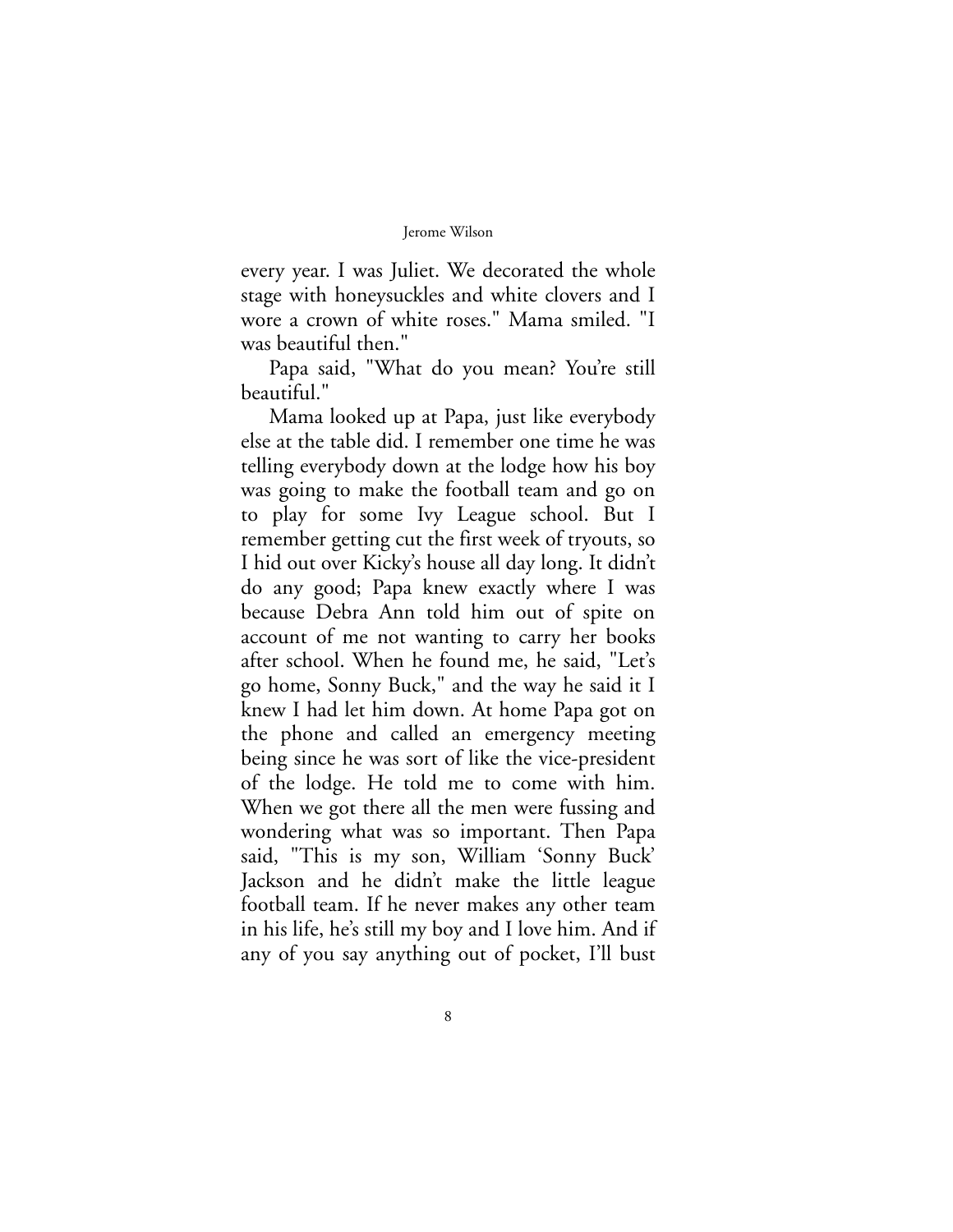your damn noses." Then we went down to Olive Branch and he bought me a beer at Tang's. Papa said not to say anything about the nose busting or the beer drinking being since he was sort of like a deacon at church. That was the only time I ever remember Papa saying or doing something profound and not being behind his paper.

At the table Mama put her napkin up to her face and dabbed at the corner of her eyes. "Frank, you're so kind. I love you. I love you all." Then she got up and went around the table kissing everybody. Just like Miss Marion, except Mama wasn't performing. Even Kicky probably wanted to cry; I don't think he had ever been kissed by his mother.

And right then and there I made a vow that if ever the moon and the sun and all the constellations ever decided to twist, switch up, collide or explode in the heavens and cause me to lose my mind and want to run away from home, I was going to take these two beloved people with me.

After dinner, Mama told me to take a plate of rum muffins over to Miss Marion. She told Kicky and Terry to go with me, but they suddenly claimed to hear their mothers calling them. So I had to go by myself. I picked up the plate and said "Chow" to everybody.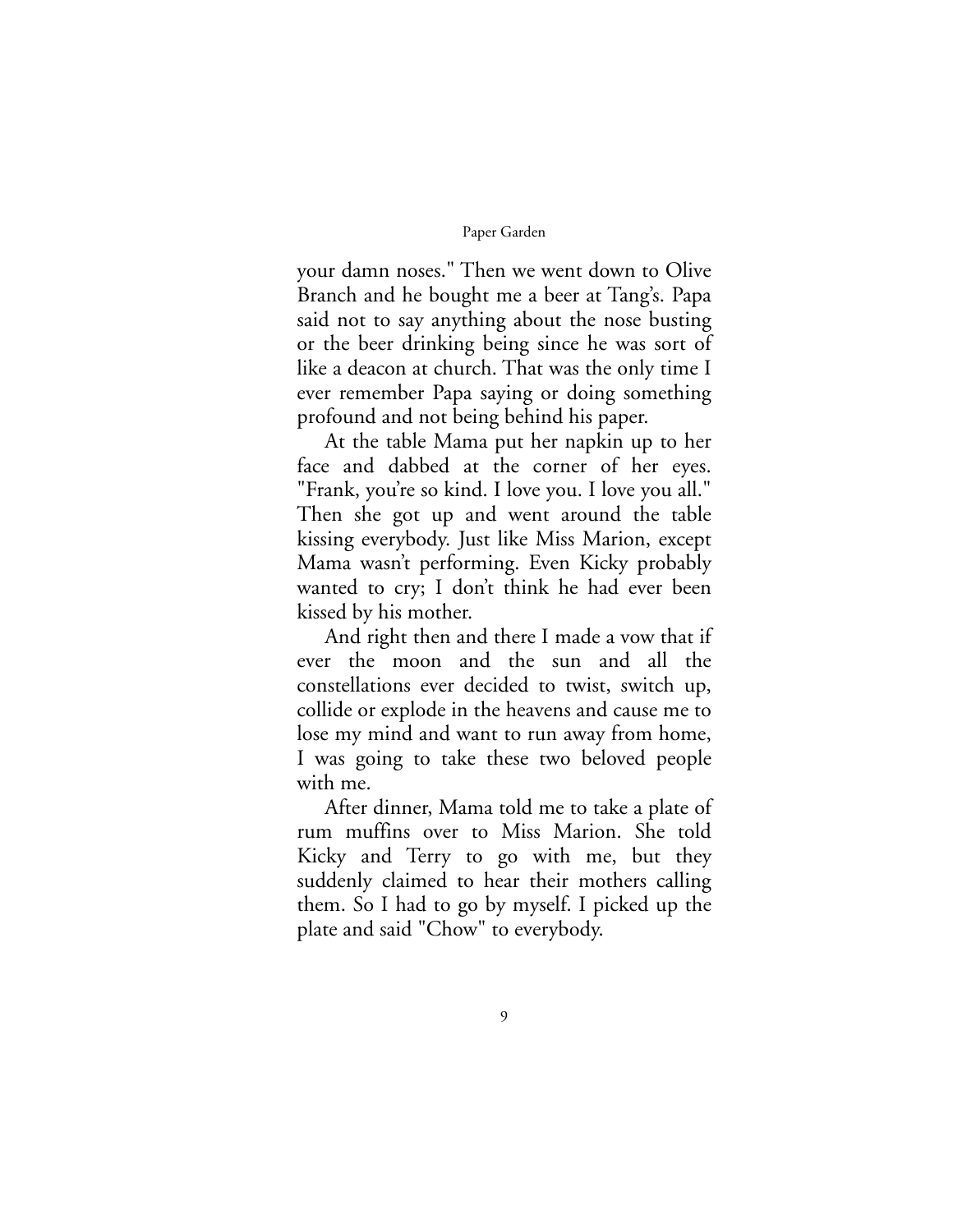When I got to house, I was standing in an open doorway. "Miss Marion?" I peeped in, looking into a dark living room full of bulky antique furniture, the stench of Vick's vapor rub and the confined wet musty smell like after a long hot summer rain creeping out on the porch with me and tingling my nose. "Miss Marion?" I repeated.

"William, is that you?"

I peeped farther into the room and saw a figure move in a chair over in a corner. "Yes, this is me."

"Well, why you out there? Come in here."

I walked in, bumped into something, and she clicked on a table lamp.

She had been drinking. She wasn't wearing a hat. Her hair was down and she was more white than usual except for her eyes: bloodshot and veiny red-like.

"You okay, Miss Marion?"

"I couldn't be better," she said slowly, and then she brought a glass up to her mouth and sipped.

I stood there watching, not knowing what to do, but then I remembered why I had come. "My mama sent you these." I held the plate out in front of me. "She made rum muffins."

She laughed. "That's all I need." She downed the rest of her drink. Then she frowned up at me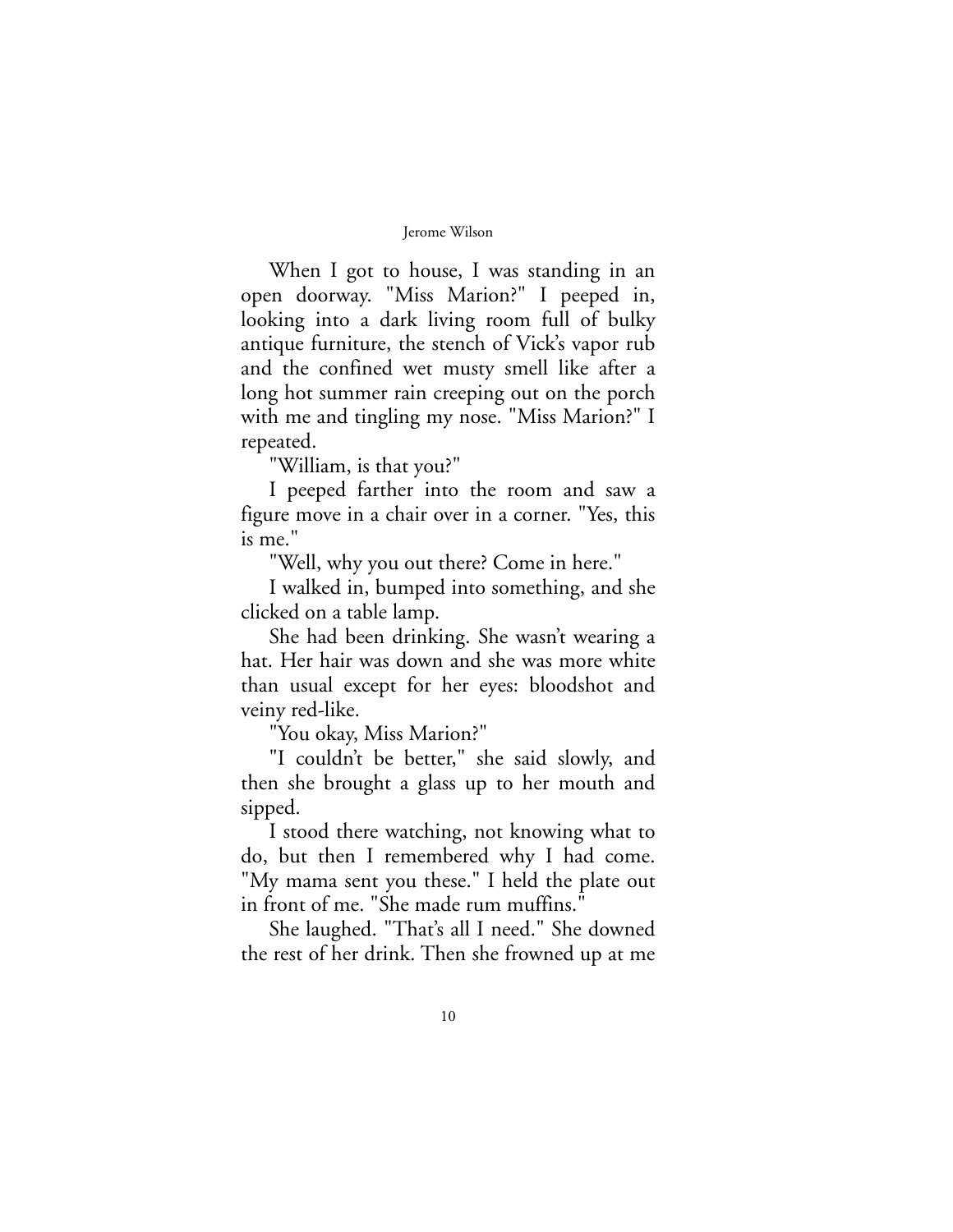like I was something awful. "Do you know how evil the world is?"

"Excuse me?" I asked, steady holding onto the plate of muffins because I was too nervous to do anything else.

"The world is full of evil. You knew that, didn't you?"

"Ahh...yes, I knew that."

"But you know, I don't think anybody else knows about this world but me and you." She burped. "I don't think most folks know they're mean. If they don't know any better, how do you expect them to act good? You see what I'm saying, William?"

"Yes, I think so."

"You know what bad thing I did one time? I made this fat girl cry. When I was up in New York I went to this restaurant with this friend of mine and he brought his girlfriend with him. She was as big as a house. I don't know what Judd saw in her. She must've pissed Jack Daniels. I don't know. Anyway, I think I was drinking, I can't remember, but I remember telling this girl that I bet she eats a lot. Then Judd tells me that she's a vegetarian. A vegetarian. Can you believe that, William? A three hundred pound vegetarian?"

I shook my head no.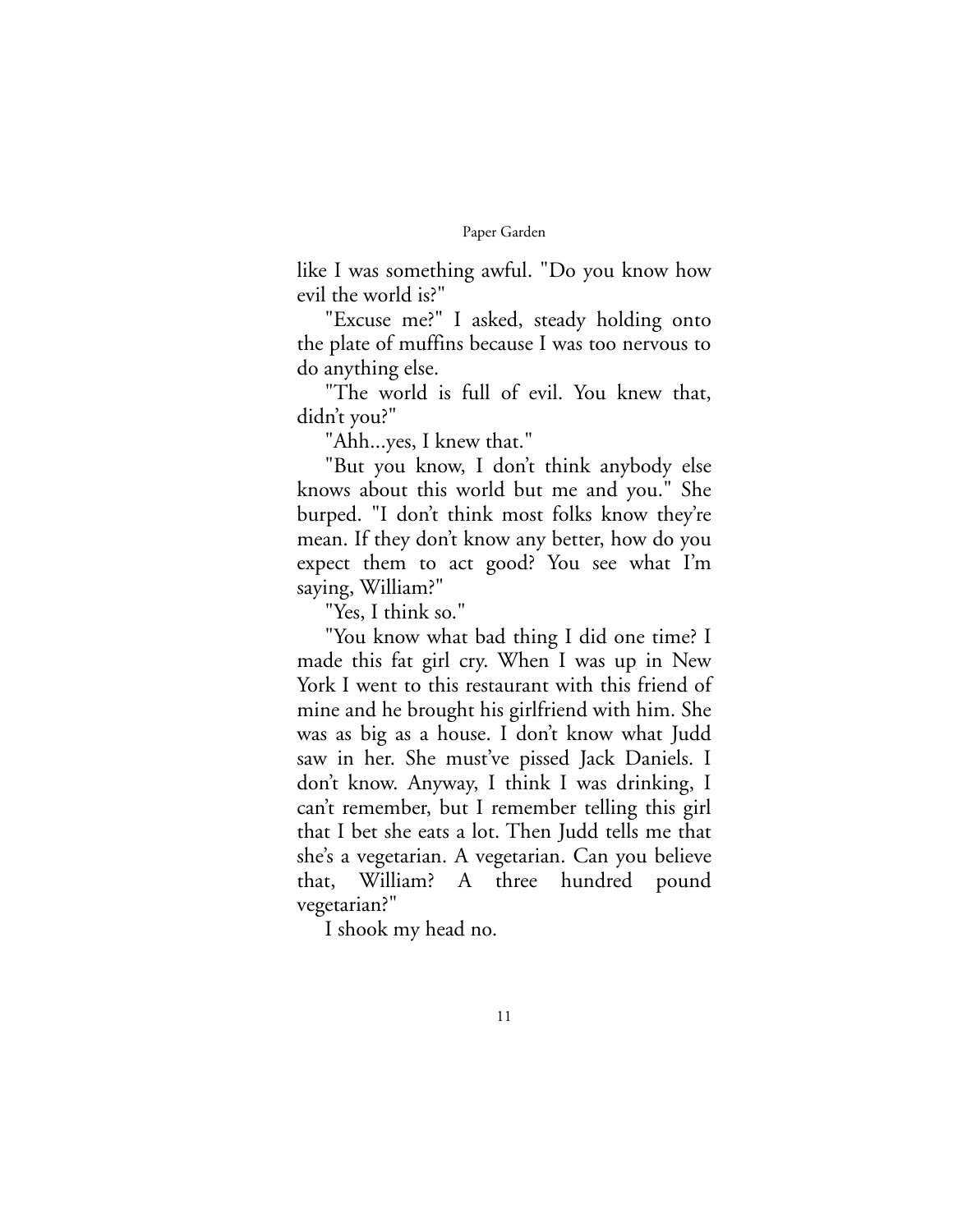"I couldn't believe it either. So I ask him what in the hell has his vegetarian been snacking on? A damn California redwood? I thought it was funny, but she started crying and Judd was trying to hush her up because everybody was looking at us. The more she cried the louder I got until they put all of us out of the restaurant. They didn't have good food anyway. But now I feel so bad about what I said. I got to tell everybody what I've done. That's my punishment." She grabbed some tissue from a roll of toilet paper and dabbed at her eyes and blew her nose. "You know, I think this world would be lot better place to live if everyone would just do as I say. Know what I'm talking about, William?"

"Miss Marion," I hesitated, "are you drunk?"

"Not yet, but I have the potential of becoming an outstanding alcoholic. You just give me time."

I didn't say a word. I picked up the roll of toilet paper and tore some off, and out of nervousness started playing with it as Miss Marion was steady talking—mainly about how much money her mama had spent on her education and now she can't even find an acting job off Broadway. I twisted the paper—tucking it here, pulling it there, twisting the bottom—until finally, I had created a little flower, something between a carnation or a rose, but a nice looking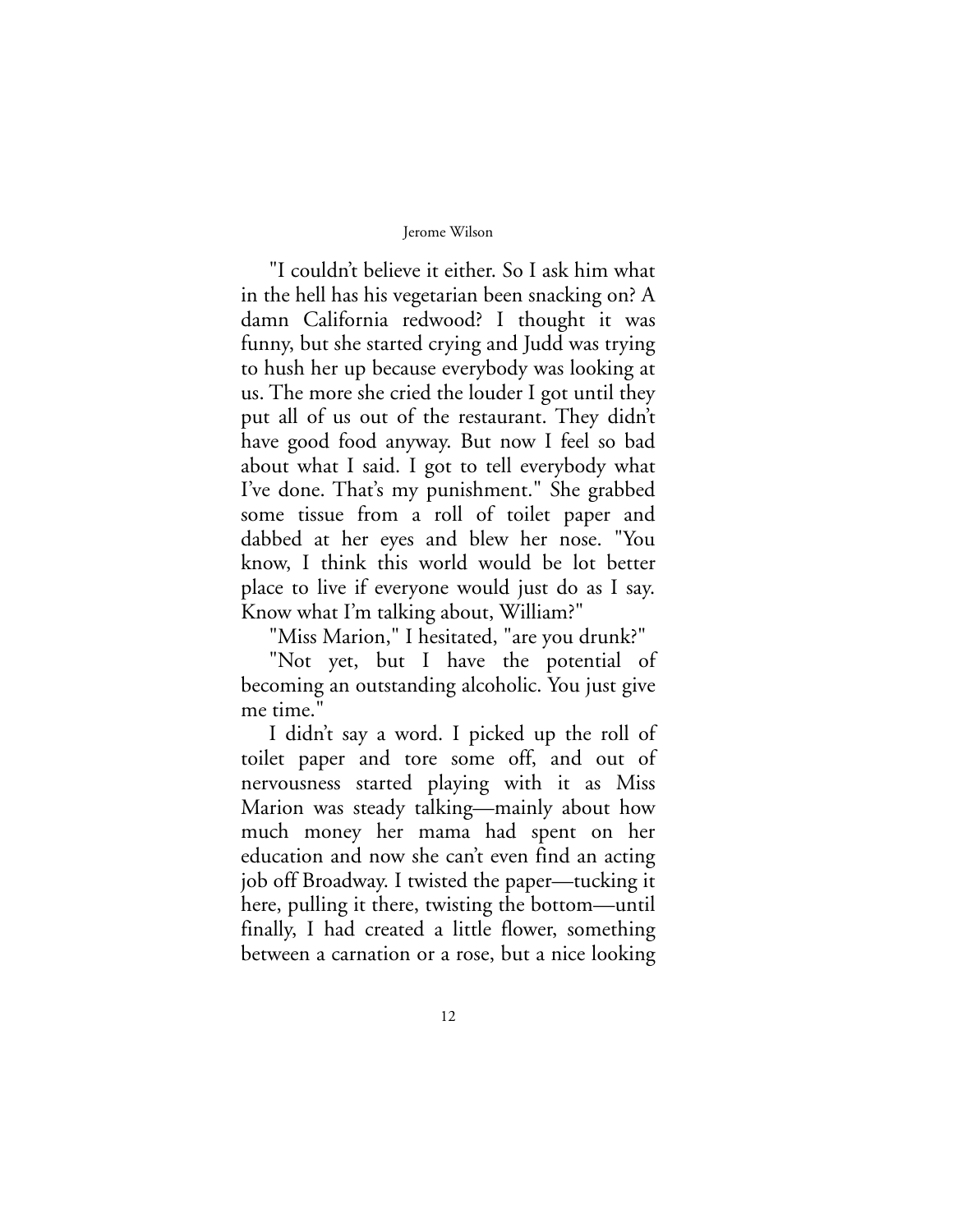flower just the same. We both looked down at the object in my hand; I think I was more surprised.

She took the flower from me and started crying. "You know what this is, William?"

"A paper flower?"

"No," between sobs, "this is beauty. Painful beauty. You're just like me. You can look right through pain and see the beauty of it. This is painful beauty. Thank you, William."

I was ready to go home. I tried to throw a hint by moving closer to the door and shuffling my feet like I suddenly heard someone calling my name.

"Sit down, William," she said, "and make me some more," handing me the roll of paper. She refilled her glass, then leaned back on the couch. "You got it, William."

"Got what, Miss Marion?" I asked, steady making the paper flowers.

"It! You got that third eye right here—" she tapped her forehead—"and you can see right down that narrow line. I can't see that line as clearly as I want to. I never seen anybody read Shakesphere like you can. How do you do it? You ain't got to answer that. Most folks who are good at something usually don't know how they do it."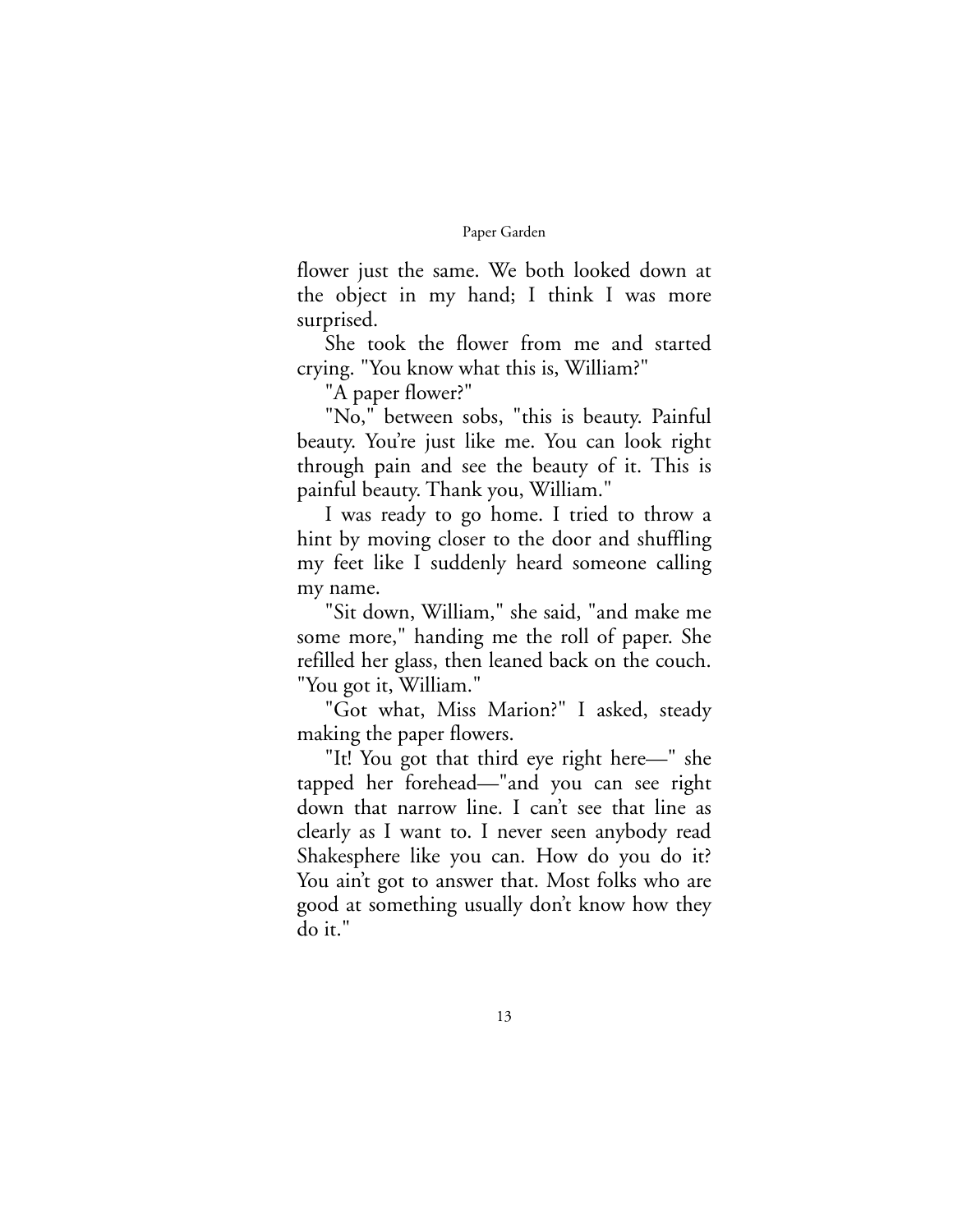Since it wasn't a big roll, I had quickly made about twenty flowers and they were on the floor around my feet.

Miss Marion dropped to her knees and ran her fingers through the flowers like they were gold coins. "These are beautiful." Then, like a sudden after-thought: "I'll be back. I got to go check on mama."

She disappeared down the dark hallway, leaving me alone in the parlor. I was trying to decide whether to leave, figuring that she was too drunk to remember whether I was here or not, but that wouldn't be a proper thing to do. By the time I had made up my mind to make a break for the door, Miss Marion came back with a flashlight and two new rolls toilet paper.

"Mama's doing just fine. Let's go."

"Where we going?"

Miss Marion looked at me like I had a hole in my head. "Outside. We're going to plant these beautiful flowers in the garden. You don't actually think that I'm going to let all of these flowers just multiply inside my house, do you?"

Though it was late, about eight or nine, it was still hot. Miss Marion started digging small holes in the empty garden with her fingers. She placed a flower in the hole and then she mashed the soft dirt around the paper stem. She was quiet, working quickly, stopping every once in a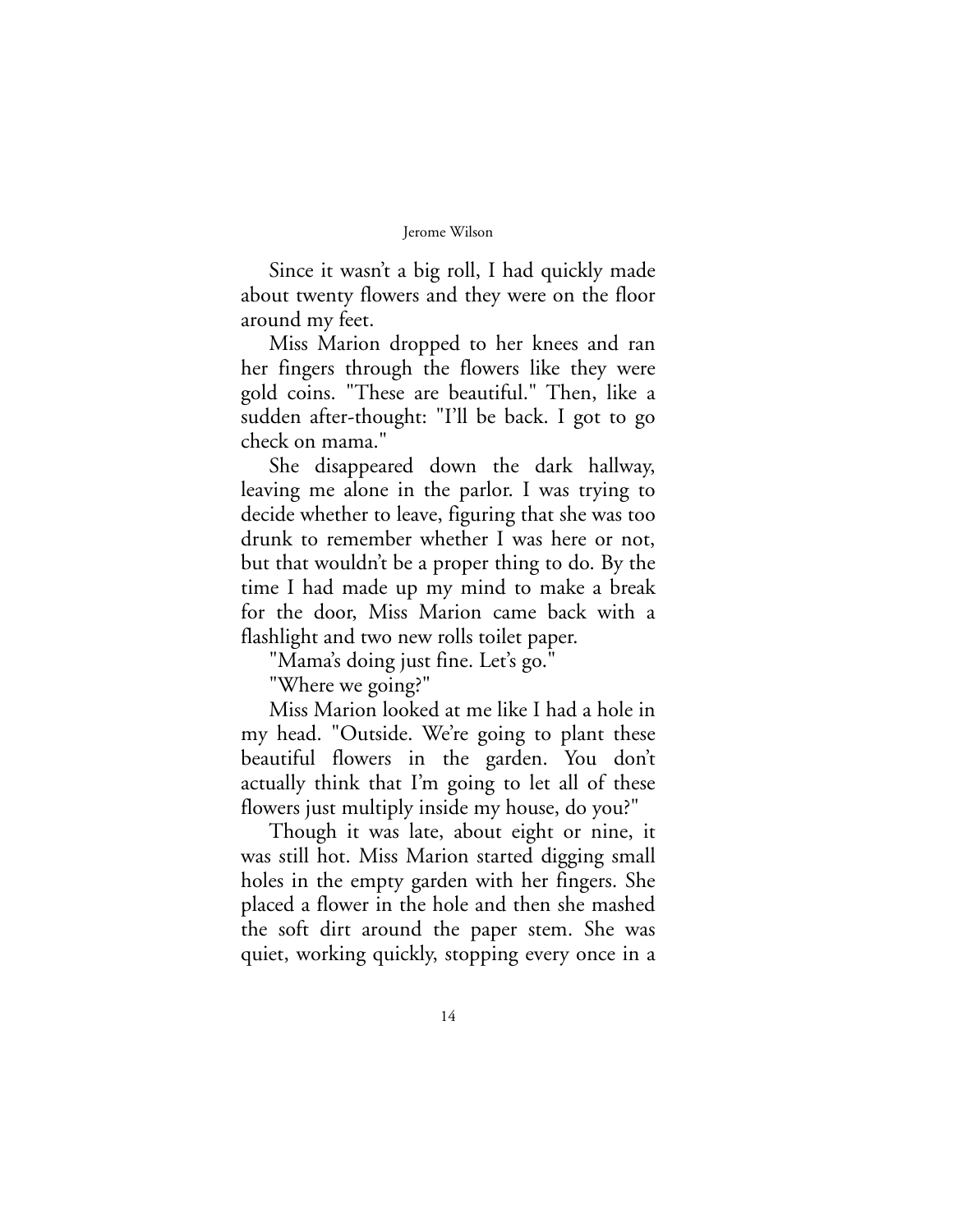while to take a sip from the bottle that she had brought out here, or to grab some more paper flowers from me, or to tell me where to shine the flashlight. This went on for about an hour until we had the whole flowerbed in the front yard covered in paper flowers.

Miss Marion started crying again. "This is just damn lovely!"

We stood there in the night looking at the paper garden. It really did look nice.

"You know, William, some things are just too good for this world." Then she looked up at me like she was expecting me to add to what she had just said. But I kept my eyes on the garden.

Fortunately, I heard Papa calling me and I told Miss Marion that I had to go. I started running down the street, pushing what she had said off to the side somewhere.

She yelled, "Good-bye, William. Come back in the morning and we can see how beautiful this garden looks in the daylight!"

"Okay," I yelled, running wildly in the middle of the street like I had just been set free out of a cage, looking back only once just in time to see her wave at me and take another sip.

But the next day it rained, a thunderstorm so terrible that even Mama said, "Maybe you shouldn't go to class today, Sonny Buck. Miss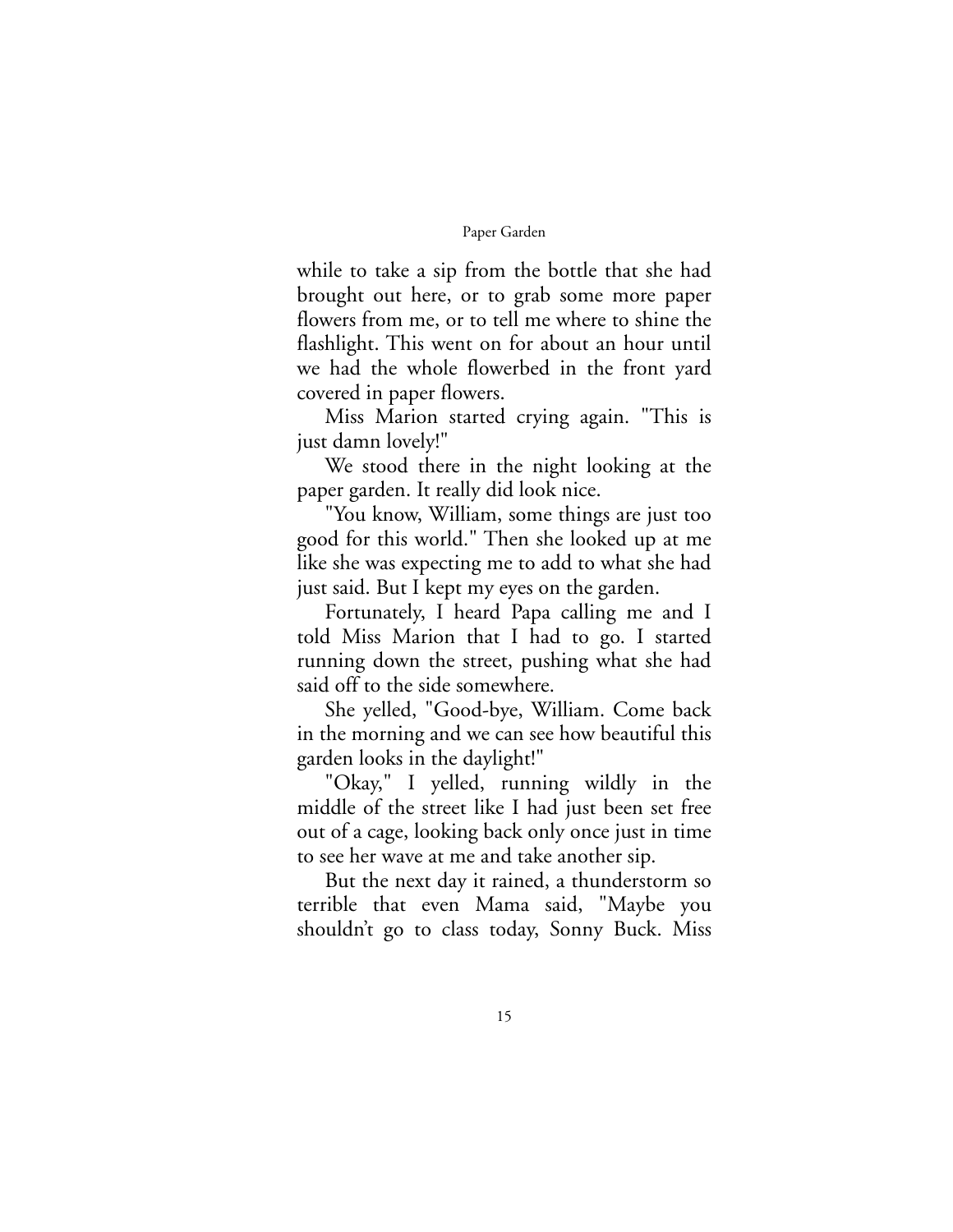Marion will understand." I sat in the house all day until the rain stopped around early evening.

Later I walked down to Miss Marion's house and stood in front of the paper garden. The rain had melted the flowers and the only thing that was left was soggy toilet paper all over the yard. I stared at the garden for a long time.

I knocked on the door, but there wasn't an answer. I peeped through the windows into the parlor but I didn't see anything. Once, I thought I saw Miss Marion ducking down the dark hallway, but I wasn't sure. I knocked on the door and yelled her name, but there was no answer. I went home.

Suddenly, everything changed. Not a change back, not a change forward, but a change like the closing scene of a play when the curtain comes down and you wonder were you really there. Like the melting of the paper garden was an omen of what was to happen next, Miss Mamie Jamison died toward the end of the summer. She was buried the next day, then the next day after that Miss Marion packed up everything in the middle of the night and left, and not too long after that the house was boarded up. Just like that. Then slowly Harper went back to the way it was: boring. Like a rubber band, Harper had stretched to accommodate one of its own, then quickly snapped back into place—nothing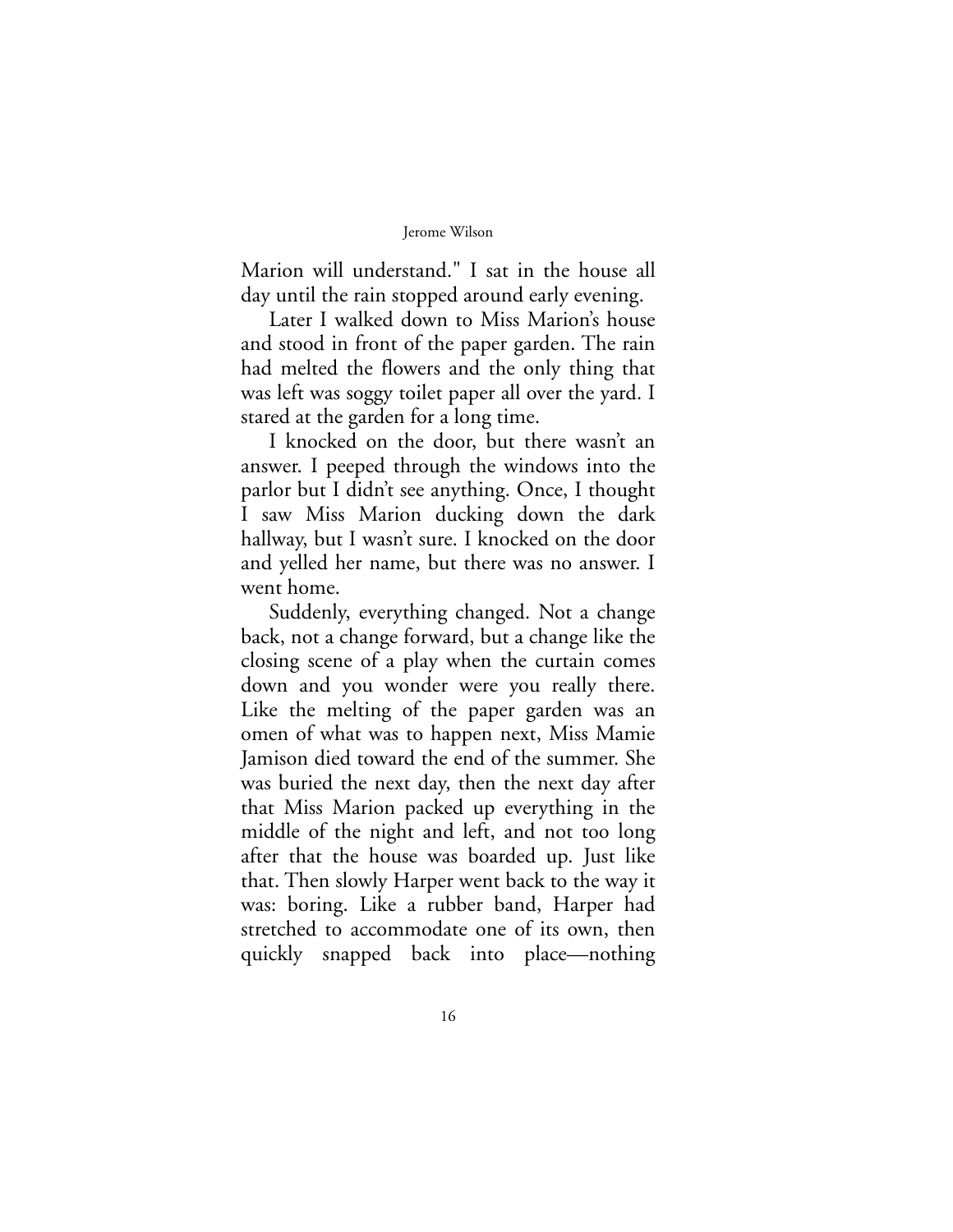different, but the same. My mother went back to her meatloaf on Mondays, spaghetti on Tuesdays, and pork chops, chicken, roast, noodles and stew on the other days. I went back to my football practices and Papa slipped back behind his paper.

Once, I wondered if Miss Marion was a real person, or if she was one of those fallen angels who comes to earth to earn her wings. You would wonder about anybody who steps into a person's life and charms and dazzles you, forces your imagination to soar higher than the heavens, then for no reason, quietly disappears, never realizing that someone has been left behind whose love for life is now running on an uncontrollable high. Though it didn't last long, for one brief moment in my life, I wasn't William "Sonny Buck" Jackson, the junior varsity football player. Instead, I was William "Sonny Buck" Jackson, the Broadway star, the Hollywood actor—the whole town not the town, but a stage; the townspeople not the townspeople, but the audience. Maybe Miss Marion knew what she was doing and was just giving me a taste of what could be, letting me know that there's a different world outside the four walls of Harper.

I wondered what had become of Miss Marion. I imagined myself traveling from town to town, city to city, looking for a Miss Marion.